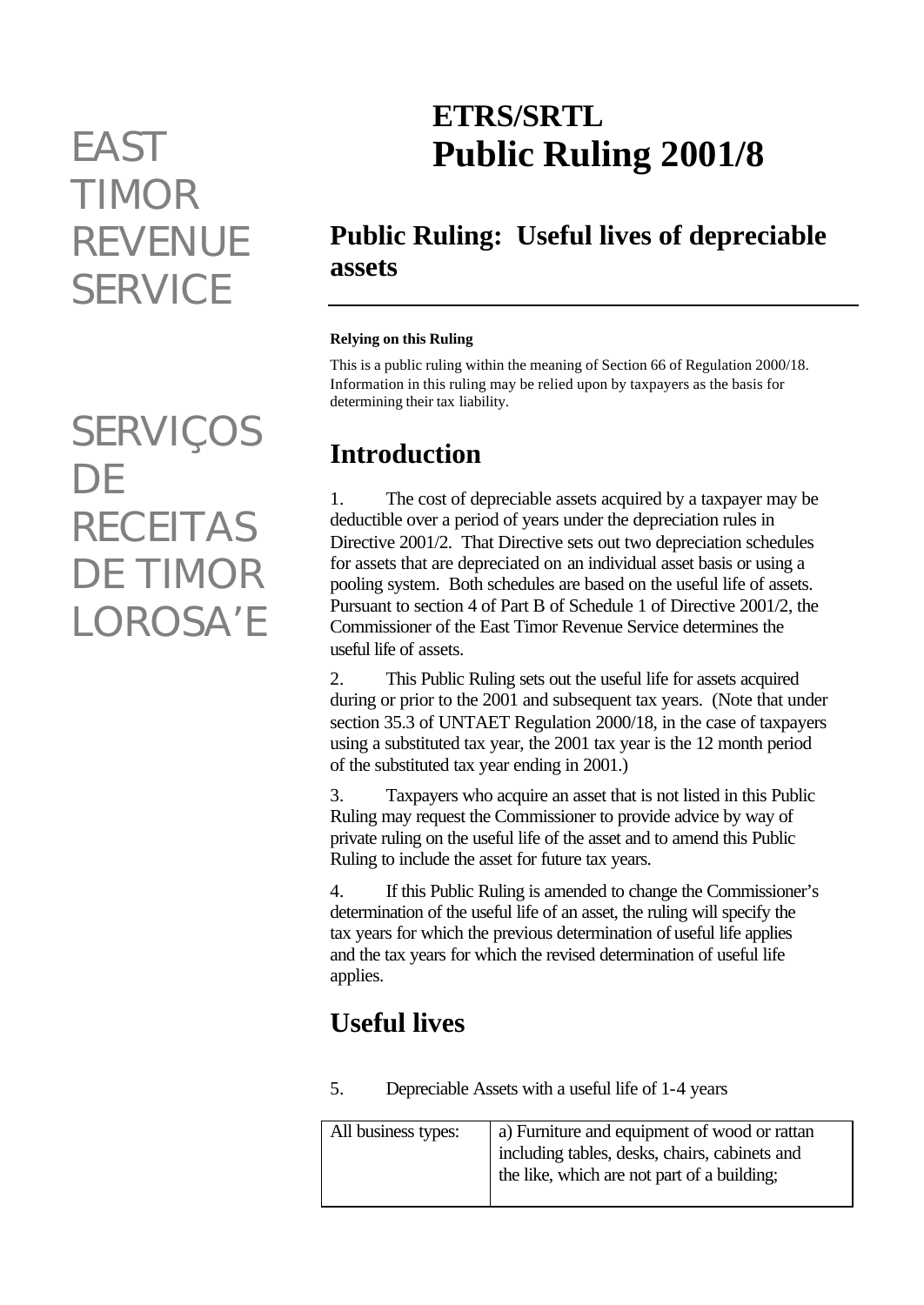# **ETRS/SRTL Public Ruling 2001/8**

#### Page 2 of 5

|                       | b) Computers, printers, scanners and the like; |
|-----------------------|------------------------------------------------|
|                       | c) Office equipment, such as typewriters,      |
|                       | duplicators, photocopy machines, accounting    |
|                       | machines and the like;                         |
|                       | d) Electrical equipment such as amplifiers,    |
|                       | tape/cassette players, video recorders,        |
|                       | televisions and the like;                      |
|                       |                                                |
|                       | e) Motorcycles, bicycles, tricycles;           |
|                       | f) Specific tools for the relevant industry/   |
|                       | services;                                      |
|                       | g) Kitchen tools for cooking, food and drinks; |
|                       | h) Dies jigs and moulds.                       |
| Agriculture,          | Non-mechanically operated equipment.           |
| plantation, forestry, |                                                |
| fishery:              |                                                |
| Food and Beverage     | Lightweight movable machinery such as          |
| industry:             | hullers, peeling equipment, rice hulling       |
|                       | processors, dryers, pallets, and the like.     |
| Transportation,       | Taxis, buses, and trucks used for passenger    |
| warehouse, and        | transportation.                                |
| communication:        |                                                |
|                       |                                                |

### 6. Depreciable Assets with a useful life of 5-8 years

| All business types:   | a) Furniture and furnishings of metal<br>including tables, benches, chairs, armoires<br>and the like which are not part of a building; |
|-----------------------|----------------------------------------------------------------------------------------------------------------------------------------|
|                       | b) Temperature regulators such as air                                                                                                  |
|                       | conditioners, fans, and the like;                                                                                                      |
|                       | c) Automobiles, buses, trucks, speedboats and                                                                                          |
|                       | the like;                                                                                                                              |
|                       | d) Containers and the like.                                                                                                            |
| Agriculture,          | a) Agriculture/plantation machinery such as                                                                                            |
| plantation, forestry, | tractors, ploughs, rakes, planters, seed                                                                                               |
| fisherv:              | broadcasters and the like;                                                                                                             |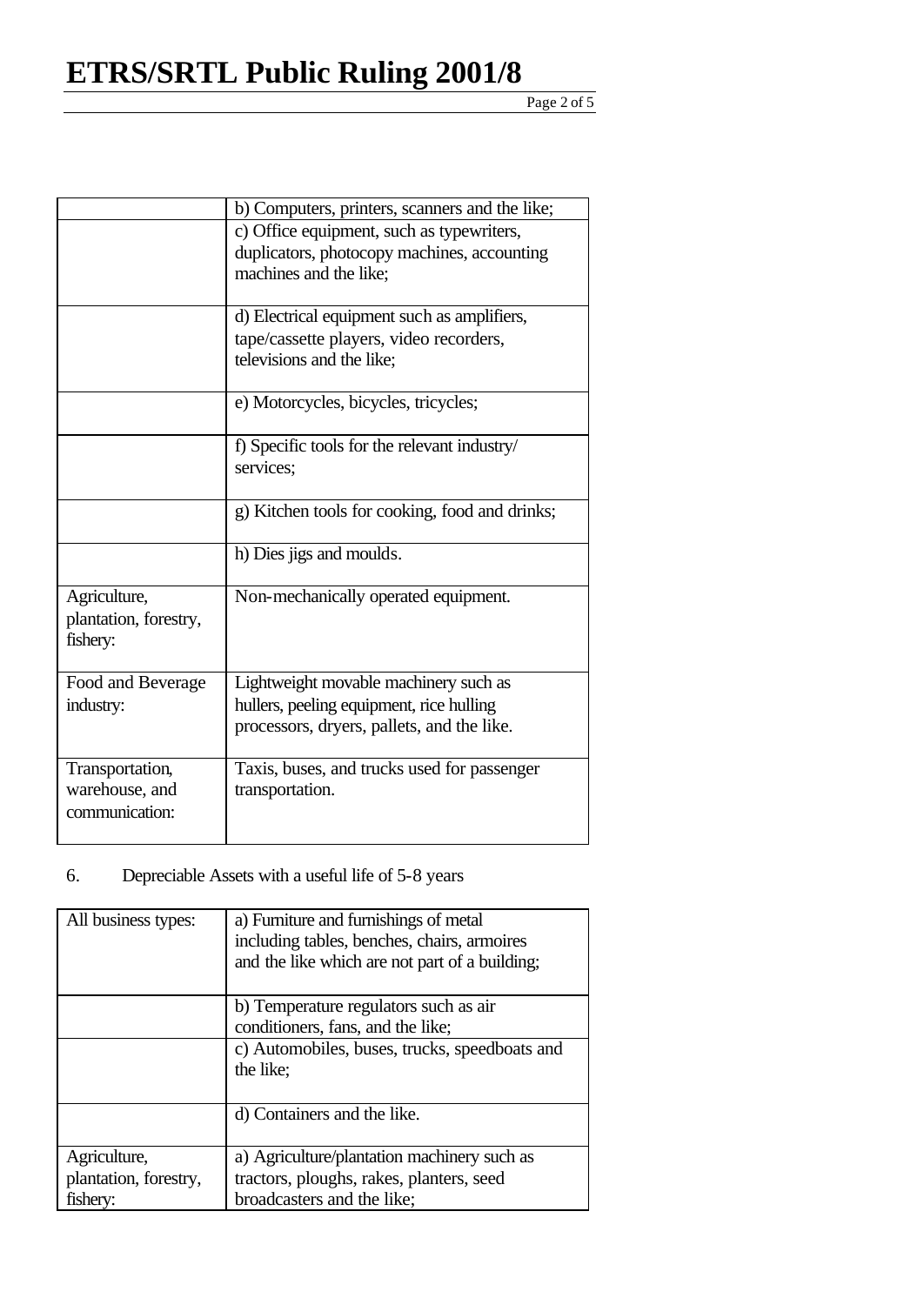# **ETRS/SRTL Public Ruling 2001/8**

Page 3 of 5

|                   | b) Machines that process, produce or            |
|-------------------|-------------------------------------------------|
|                   | manufacture material or agricultural items,     |
|                   | forestry, plantation and fishery.               |
| Food and beverage | a) Machines that process industry animal        |
|                   | products, poultry and fishery, e.g. in a dairy  |
|                   | factory, a fish-canning factory;                |
|                   |                                                 |
|                   | b) Machines that process plant products, e.g.   |
|                   | coconut oil machines, margarine, coffee         |
|                   | grinders, candies, machines to process kernels  |
|                   | such as to mill rice, corn, tapioca;            |
|                   |                                                 |
|                   | c) Machines that produce drinks and all types   |
|                   | of beverage material.                           |
|                   |                                                 |
| Machine industry  | a) Machines that produce food material and      |
|                   | any type of food;                               |
|                   |                                                 |
|                   | b) Machines which produce light machines        |
|                   | (e.g. sewing machines, water pumps).            |
|                   |                                                 |
| Carpentry         | Machines and wood chopping equipment.           |
| Construction      | Equipment used such as big trucks, dump         |
|                   | trucks, cranes, bulldozers and the like.        |
| Transportation,   | a) Work trucks for transportation, loading,     |
| warehousing and   | and other such trucks;                          |
| communication.    |                                                 |
|                   | b) Passenger ships, cargo ships, specific ships |
|                   | made for the transportation of specific goods   |
|                   | (e.g. corn, stone, mining ores and the like)    |
|                   | including refrigerated ships, tankers, fishing  |
|                   | boats and the like, which weigh up to 100       |
|                   | DWT:                                            |
|                   | c) Ships made specifically to pull or push      |
|                   | other ships, lightships, fireships, dredgers,   |
|                   | floating cranes and the like, which weigh up    |
|                   | to 100 DWT;                                     |
|                   | d) Sailboats with or without any motor having   |
|                   | a weight up to 250 DWT;                         |
|                   | e) Airships.                                    |
| Telecommunication | a)Telephone sets;                               |
|                   | b) Telegraph sets, including dispatch           |
|                   | equipment and radio telegraph and radio         |
|                   | telephone receiver sets.                        |
|                   |                                                 |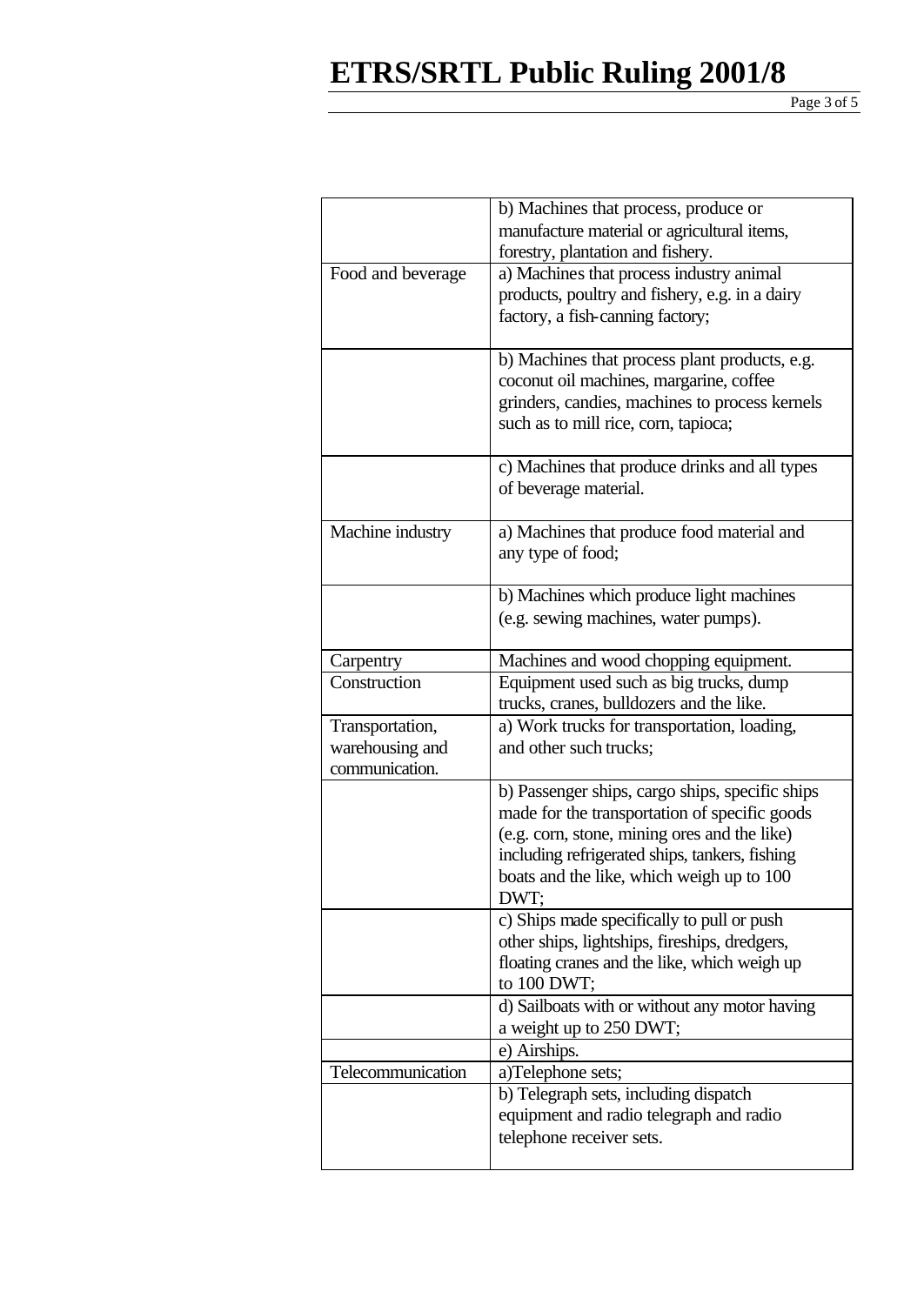Page 4 of 5

### 7. Depreciable Assets with a useful life of 9-16 years

| Mining other than   | Machinery used in the mining field, including       |
|---------------------|-----------------------------------------------------|
| oil and gas:        | machinery which processes mineral products.         |
| Spinning, Weaving   | a) Machinery which processes/produces textile       |
| and Dyeing:         | products (e.g. cotton cloth, synthetic silk, wool   |
|                     | and other animal hair, linen, carpet, fuzzy         |
|                     | cloth, tulle);                                      |
|                     | b) Machinery for yarn preparation, bleaching,       |
|                     | dyeing, printing, finishing, texturing,             |
|                     | packaging and the like.                             |
| Carpentry:          | a) Machinery which produces wood products,          |
|                     | items of straw, grass and other plait work;         |
|                     | b) Machinery and wood sawing equipment.             |
| Chemical Industry:  | a) Machinery and equipment that                     |
|                     | processes/produces chemical industry products       |
|                     | and industries which are related to the             |
|                     | chemical industry (e.g. non-organic chemical        |
|                     | matter, organic chemical fusion and non-            |
|                     | organic from precious metal, radioactive            |
|                     | elements, isotopes, organic chemical matter,        |
|                     | pharmaceutical products, fertilizer, dyeing         |
|                     | materials, colouring materials, paint, varnish,     |
|                     | etheric oil and fragrance resinoids, beauty         |
|                     | products and makeup products, soap, detergent       |
|                     | and other organic cleaners, albumin substance,      |
|                     | adhesive, explosives, pyrotechnical products,       |
|                     | matches, pyroforis, photographic and                |
|                     | cinematographic equipment;                          |
|                     | b) Machinery that processes/produces other          |
|                     | industrial products (e.g. artificial resin, plastic |
|                     | material, ester and ether from cellulose, rubber    |
|                     | , synthetic rubber, tanning leather, hide and       |
|                     | raw leather).                                       |
| Machinery Industry: | Machinery that produces/manufactures                |
|                     | medium size and heavy-weight machinery (e.g.        |
|                     | automobile machine/engine, ship's engines).         |
| Transportation and  | a) Navigational radio sets, radar and long          |
| Communication:      | distance control sets;                              |
|                     | b) Passenger ships, cargo ships, specific ships     |
|                     | made for the transportation of specific goods       |
|                     | (e.g. corn, stone, mining ores and the like)        |
|                     | including refrigerated ships and tankers,           |
|                     | fishing boats and the like, which weigh over        |
|                     | 100 DWT up to 1000 DWT;                             |
|                     |                                                     |
|                     | c) Ships made specifically to pull or push other    |